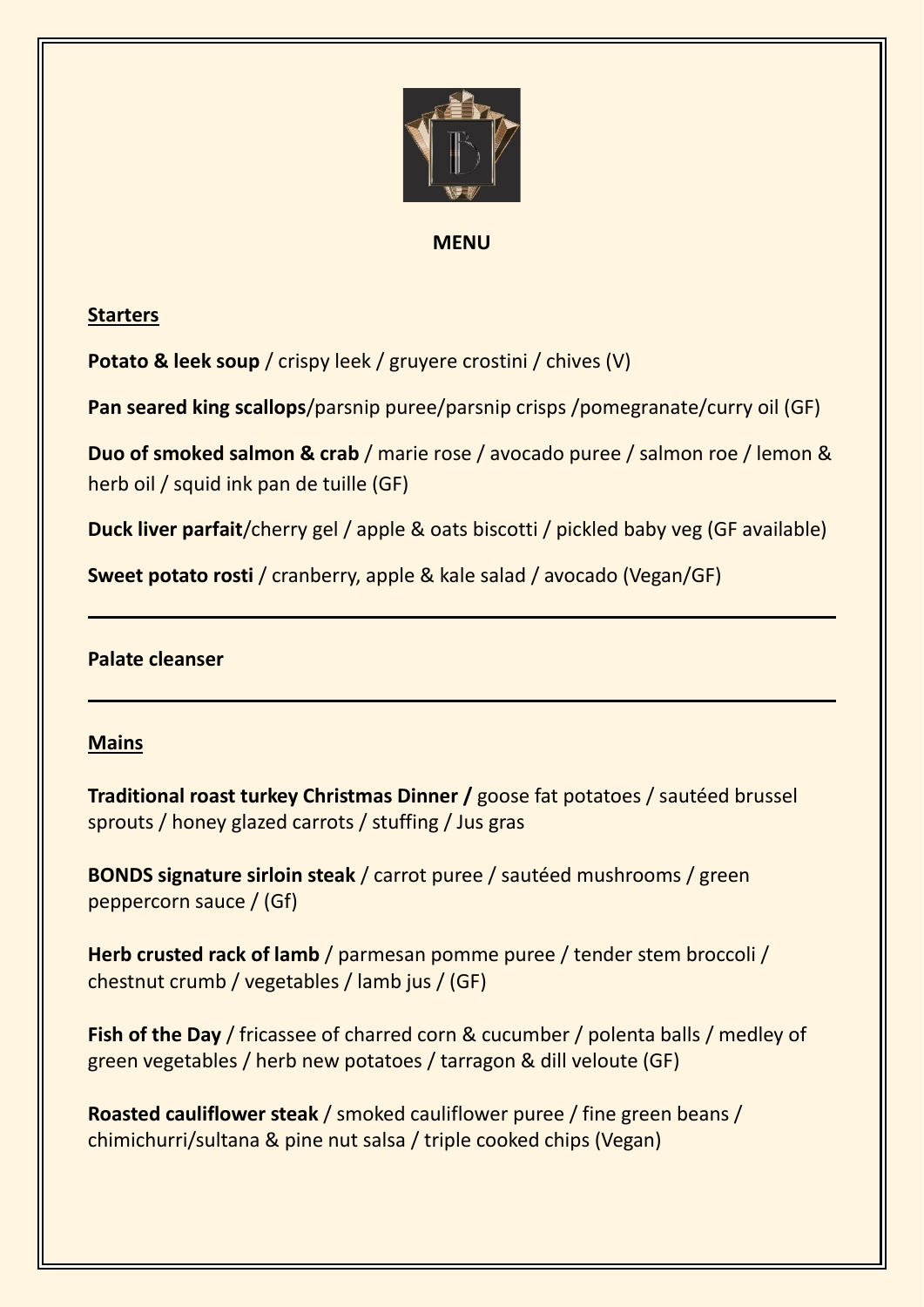#### **SWEETIES**

**Warm Christmas pudding** / homemade anglaise / vanilla ice cream / brandy snap

**Bitter chocolate tart** / kirsch soaked chocolate sponge / cherry sorbet / chocolate soil / mascarpone cream

**Homemade cheesecake** / toasted cashew nuts / salted caramel sauce / cinnamon ice cream (GF)

**Baked camembert** / compressed pear / cranberry & pistachio all spice syrup / rosemary tuille (v)

**Vegan sticky toffee pudding** / caramelised pear / vegan ice cream / ginger biscuit crumb (Vegan)

**Festive Baileys Affogato / e***spresso / biscotti / vanilla ice cream / Baileys (GF available)*

If you have any dietary requirements or are concerned about food allergies, e.g. nuts, gluten, lactose you are invited to ask one of our servers for assistance when selecting menu items.  $(V = Vegetarian, Veg = Vegan, GF = Gluten Free)$